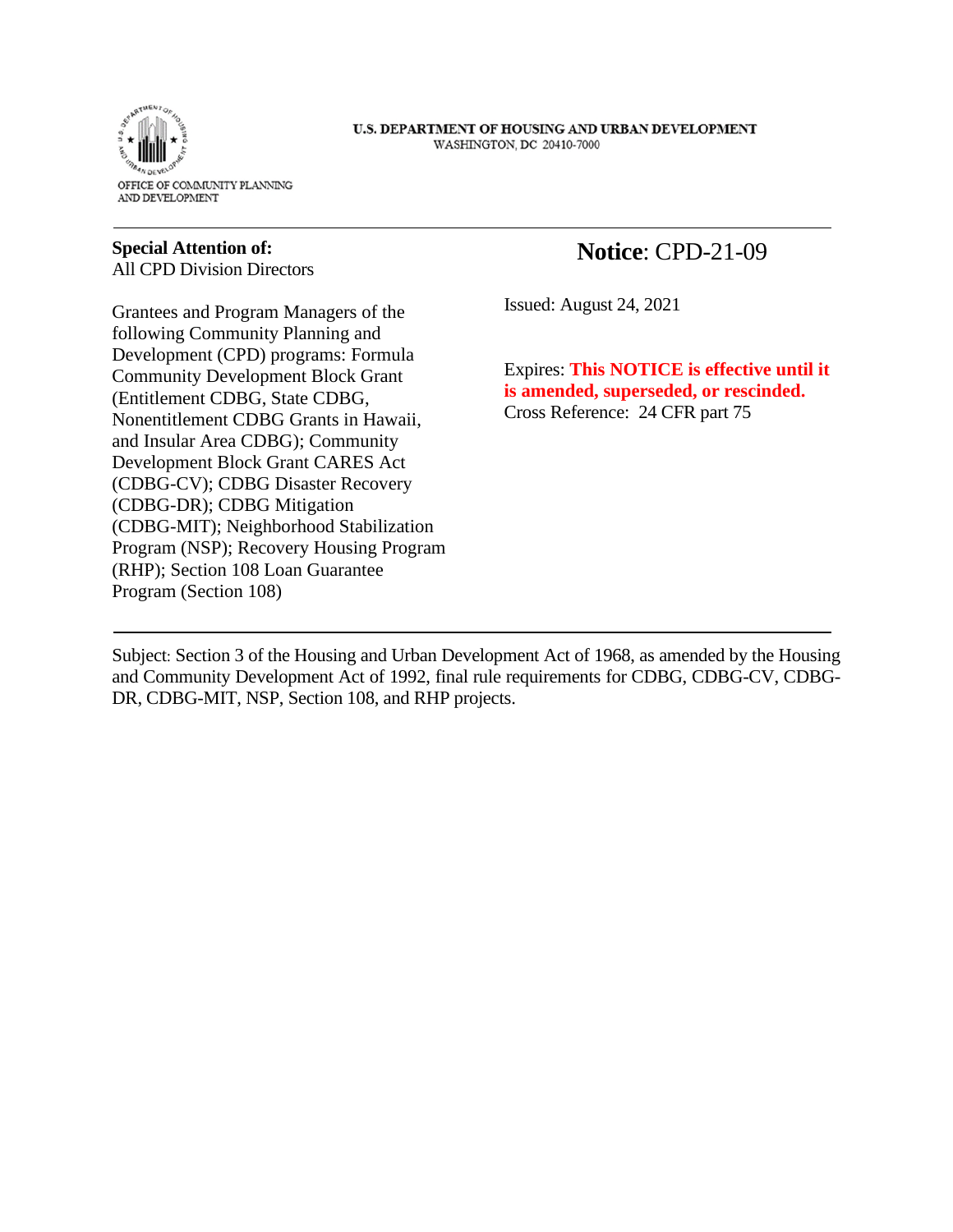## **Table of Contents**

| I.                   |
|----------------------|
| H.                   |
| III.                 |
|                      |
|                      |
|                      |
| IV.                  |
|                      |
|                      |
| $\mathbf{V}_{\cdot}$ |
|                      |
|                      |
|                      |
|                      |
|                      |
|                      |
|                      |
|                      |
|                      |

# **I. PURPOSE**

This notice provides guidance to Community Development Block Grant (CDBG), Community Development Block Grant CARES Act (CDBG-CV), CDBG Disaster Recovery (CDBG-DR), CDBG Mitigation (CDBG-MIT), Neighborhood Stabilization Program (NSP), and Recovery Housing Program (RHP) grantees and Section 108 Loan Guarantee Program (Section 108) borrowers (collectively, "grantees") on the requirements for Section 3 of the Housing and Urban Development Act of 1968, as amended by the Housing and Community Development Act of 1992 (Section 3). These requirements apply to CDBG, CDBG-CV, CDBG-DR, CDBG-MIT, NSP, Section 108, and RHP-assisted housing rehabilitation, housing construction and other public construction projects. This notice outlines the key changes made by the notice entitled, "Enhancing and Streamlining the Implementation of Section 3 Requirements for Creating Economic Opportunities for Low- and Very Low-Income Persons and Eligible Businesses," (85 FR 61524) ("Final Rule") published in the *Federal Register* on September 29, 2020 (codified at 24 CFR part 75) and provides guidance for tracking and reporting compliance with the new requirements. Refer to 24 CFR 75 for any further updates on Section 3 requirements after the publication of this notice.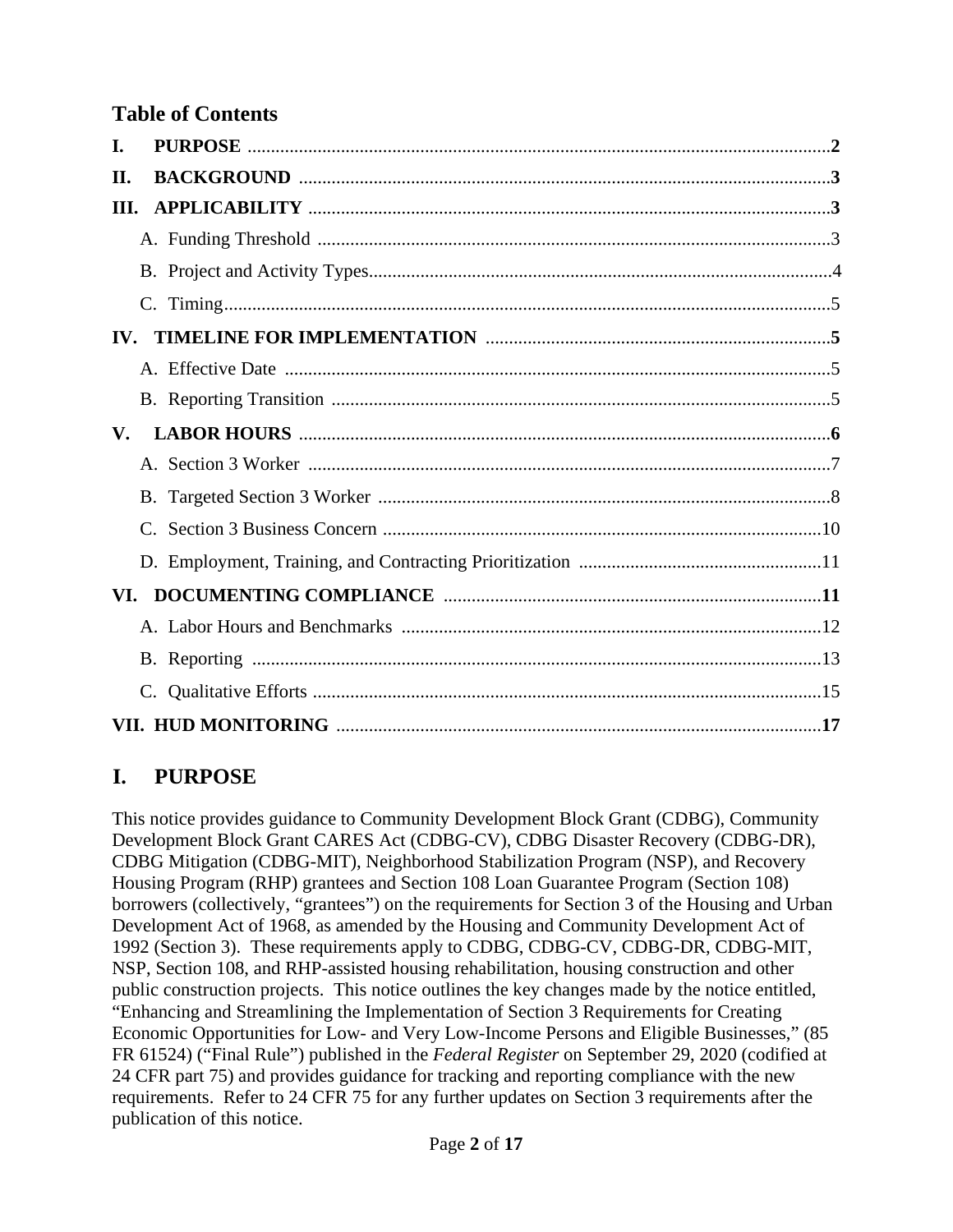## **II. BACKGROUND**

Section 3 contributes to the establishment of stronger, more sustainable communities by ensuring that employment and other economic opportunities generated by Federal financial assistance for housing and community development programs are, to the greatest extent feasible and consistent with existing Federal, state, and local laws and regulations, directed toward low- and very lowincome persons. Section 3 applies to training or employment arising in connection with HUDfunded housing rehabilitation, housing construction, or other public construction projects, and any contracting opportunities arising in connection with both public housing and other Section 3 projects. These opportunities are, to the greatest extent feasible, required to be given to low- and very low-income persons and business concerns that provide economic opportunities to low- or very low-income persons, particularly those who are recipients of government assistance for housing or residents of the community in which the Federal assistance is spent.

On September 29, 2020, HUD published the Final Rule and a companion notice, entitled "Section 3 Benchmarks for Creating Economic Opportunities for Low- and Very Low-Income Persons and Eligible Businesses," (85 FR 60907) ("Benchmark Notice"), in the *Federal Register*. Prior to the publication of the Final Rule and Benchmark Notice, HUD operated under regulations (found at 24 CFR part 135) ("former regulation") provided by the Section 3 interim rule, which HUD published in 1994.

The regulation, provided by the Section 3 Final Rule, became effective on November 30, 2020 and is codified at [24 CFR part 75.](https://www.govinfo.gov/content/pkg/FR-2020-09-29/pdf/2020-19185.pdf) The regulation simplifies the Section 3 requirements and establishes that Section 3 requirements apply to housing rehabilitation, housing construction, and other public construction projects assisted under HUD programs that provide housing and community development financial assistance when the total amount of assistance to the project exceeds a minimum funding threshold. The regulation also improves alignment with current business practices by requiring the reporting of labor hours rather than new hires. Additionally, the regulation streamlines the reporting process and establishes HUD program office oversight to reduce administrative burden and make the rule more effective. The Benchmark Notice establishes the current numeric goals for compliance with Section 3 requirements. Pursuant to the regulation at 24 CFR 75.23(b)(1) and (b)(2), HUD may adjust funding thresholds or establish new benchmarks (either a single nationwide benchmark or multiple benchmarks based on geography, type of assistance, or other variables) periodically as new information becomes available. HUD must publish all updates in the *Federal Register* and all updates are subject to public comment.

## **III. APPLICABILITY**

## **A. FUNDING THRESHOLD**

The regulation established an applicability threshold of \$200,000 for housing rehabilitation, housing construction, and other public construction (e.g., public facilities and improvements) projects assisted with housing and community development financial assistance. Housing and community development financial assistance includes, but is not limited to, CDBG, CDBG-DR,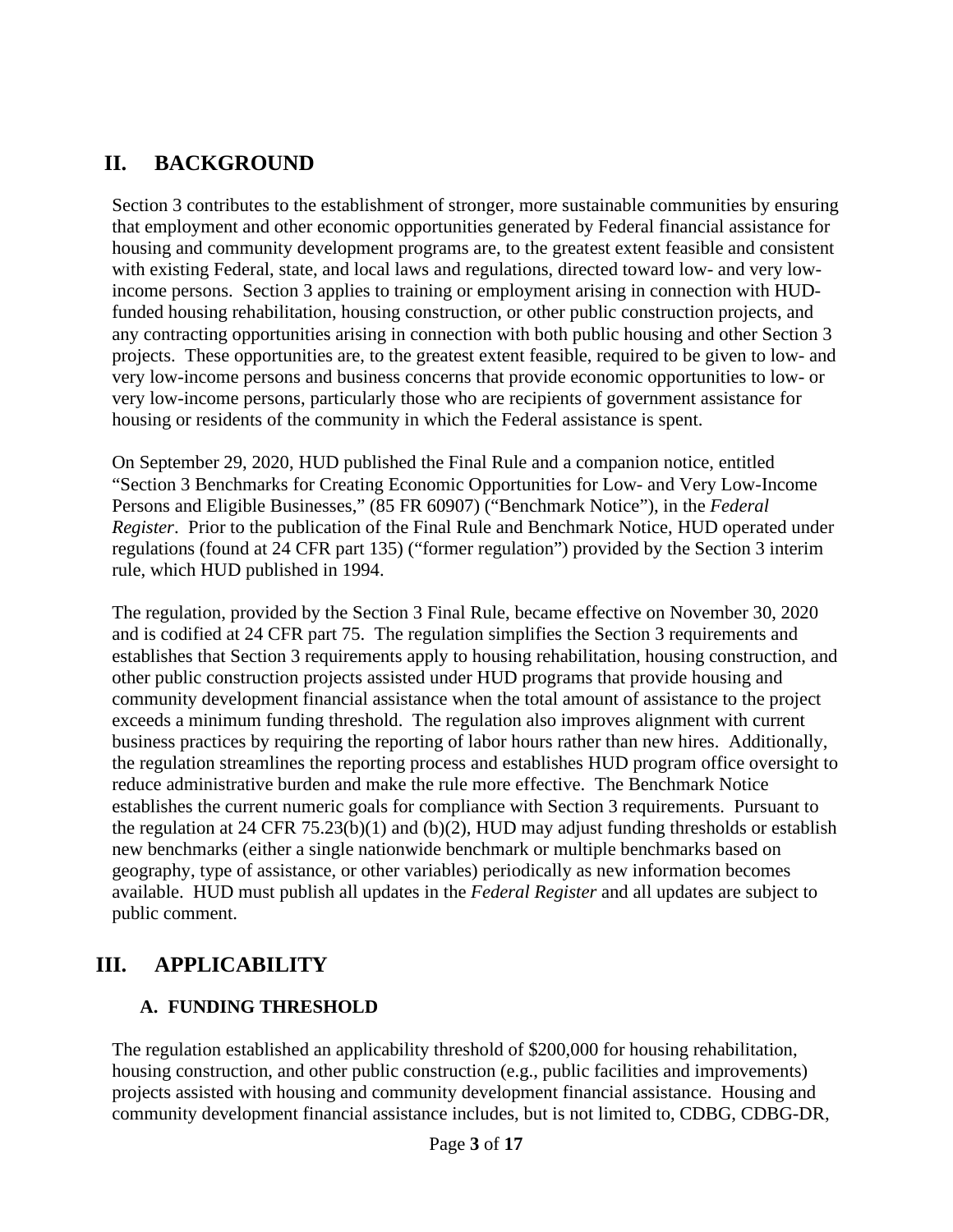CDBG-MIT, NSP, Section 108, RHP, HOME Investment Partnership (HOME), Housing Trust Fund (HTF), Emergency Solutions Grants (ESG), Housing Opportunities for Persons with AIDS (HOPWA), Section 202 Direct Loan Program for Housing for the Elderly, Section 811 Supportive Housing for Persons with Disabilities, Lead Abatement Grants, and other HUD Notice of Funding Opportunities (NOFO) grants.

**Per 24 CFR 75.3, the Section 3 requirements apply based on the amount of housing and community development funding provided by one or a combination of two or more different applicable HUD programs exceeding the \$200,000 threshold.** For example, if a project is funded with \$101,000 of HOME funds and \$100,000 of CDBG funds, then it exceeds the applicability threshold of \$200,000 and the Section 3 requirements apply.

**Per 24 CFR 75.3(a)(iii), Section 3 requirements apply to the entire project, not just the HUD-financed portion**. If a housing rehabilitation, housing construction, or other public construction project receives more than \$200,000 of HUD funding, then Section 3 requirements are triggered and apply to all employment and training opportunities and contracts for work arising in connection with the project (subject to section III.B. below), including efforts that are financed by other, non-HUD sources of funds. Grantees must make all recipients, contractors, and subcontractors aware of the need to comply with Section 3 requirements.

**The Section 3 requirements also apply when a project receives less than \$200,000 in HUD housing and community development financial assistance but receives public housing financial assistance, as defined in 24 CFR 75.3(a)(1), or more than \$100,000 of Lead Hazard Control and Healthy Homes program funding, as defined in 24 CFR 75.3(a)(2)(i)).**  For example, if a project is funded with \$75,000 of CDBG funds and \$10,000 of public housing financial assistance funds, then Section 3 requirements apply because public housing financial assistance is provided. See 24 CFR part 75 Subpart D for requirements that apply to projects with multiple funding sources. Also see Section V.B. below.

### **B. PROJECT AND ACTIVITY TYPES**

Section 3 requirements apply to a housing rehabilitation, housing construction or other public construction project no matter which portion of the project receives the CDBG, CDBG-CV, CDBG-DR, CDBG-MIT, NSP, Section 108 guaranteed loan funds, or RHP financial assistance. The project is the site or sites together with any building(s) and improvements located on the site(s) that are under common ownership, management, and financing (e.g., CDBG funds used to rehabilitate 20 units in one building as part of an effort to rehabilitate 40 units in two buildings on a single property. The "Section 3 project" includes the rehabilitation of all 40 units.). Once the project is complete, the Section 3 requirements no longer apply to subsequent contracts.

Section 3 requirements do not apply to projects assisted with housing and community development financial assistance that do not include housing rehabilitation, housing construction or other public construction (e.g., funds used for direct homebuyer assistance or tenant-based rental assistance). Pursuant to 24 CFR 75.3(b), Section 3 requirements also do not apply to materials-only contracts or contracts that do not require any labor. For example, Section 3 would not apply to contracts for office or janitorial supplies because these are materials-only contracts.

Page **4** of **17** CDBG, Section 108, and CDBG-CV grantees must report Section 3 data in HUD's Integrated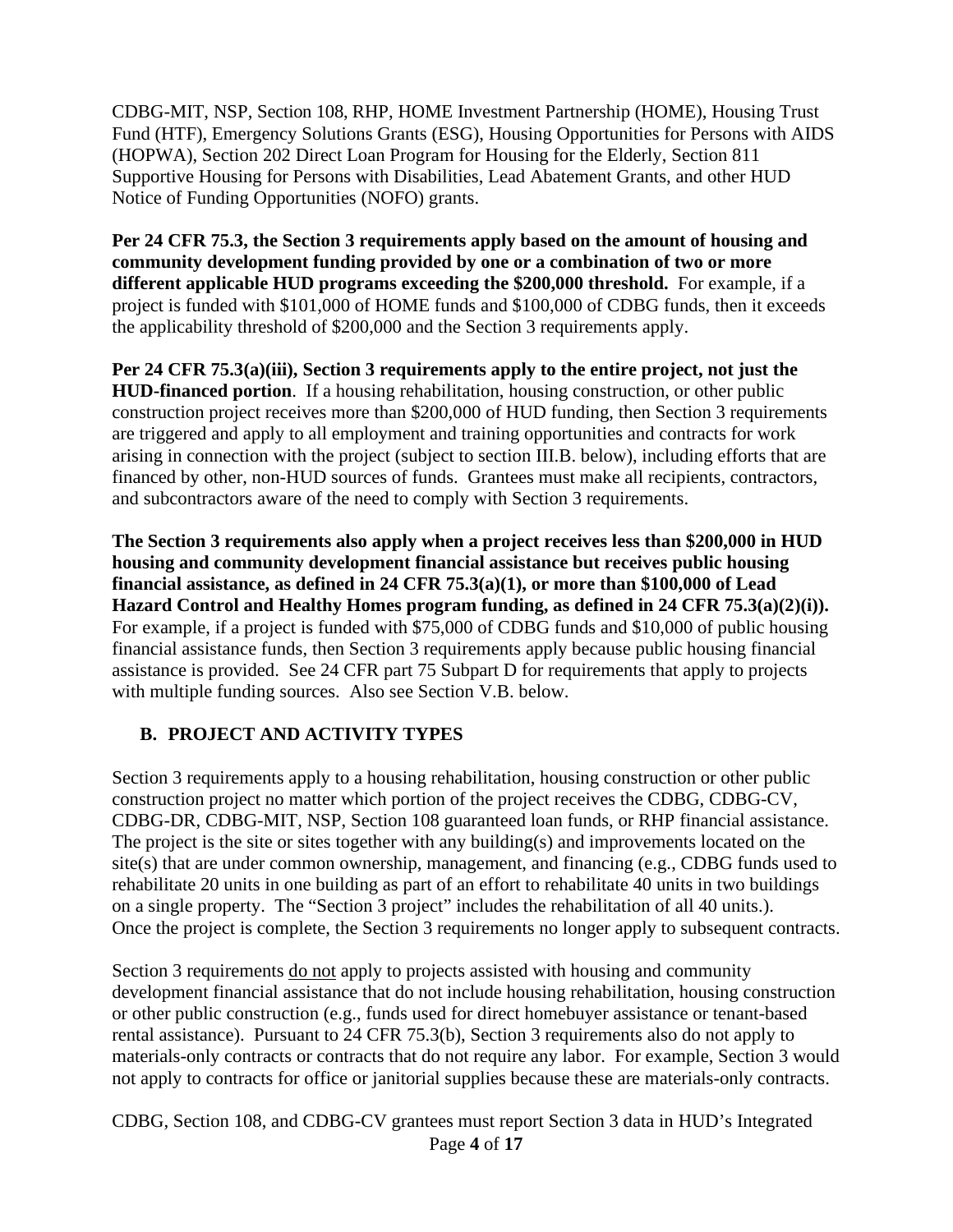Disbursement and Information System (IDIS). CDBG-DR, CDBG-MIT, NSP, and RHP grantees must report Section 3 data in HUD's Disaster Recovery Grant Reporting (DRGR) system. Grantees are cautioned to not include multiple Section 3 projects under a single activity in IDIS or DRGR; this would cause a distortion in the calculation of the benchmarks, particularly if the benchmarks were not met for one of the included projects. Instead, to properly report Section 3 projects in IDIS or DRGR, each project must be established as a distinct activity. CDBG regulations use the term "activity" which is the same as "project" for the purposes of this notice.

### **C. TIMING**

Section 3 requirements apply to new grants, commitments, contracts, or projects funded on or after the November 30, 2020 effective date. For Section 3 Projects, this means that requirements apply if a grantee or a recipient of HUD funds executes a legally binding written agreement or contract on or after November 30, 2020. For example:

- an executed subrecipient agreement, including any subsequent contracts or agreements, that has project- or activity-level details with respective budgets, schedules and/or secured financing
- an executed homeowner rehabilitation loan or grant agreement, and any subsequent procured contracts
- an agreement or contract, that includes secured financing, with a developer or for-profit entity to complete a multifamily rehabilitation project

Grantees and recipients of HUD funding should keep in mind that existing projects may trigger Section 3 compliance, even after the initial commitment date, if the project includes other HUD funding or additional HUD funding is added to the project. For example, funding provided in phases such as a multifamily housing rehabilitation activity initially receiving \$150,000 of CDBG assistance would trigger Section 3 requirements if it received an additional amount exceeding \$50,000 in housing and community development financial assistance. These requirements apply to specific Section 3 projects; a program is not a project. The former regulation and its requirements still apply to agreements entered prior to November 30, 2020, and their subsequent contracts or agreements. See Section IV for details on implementation timelines and reporting requirements.

## **IV. TIMELINE FOR IMPLEMENTATION**

### **A. EFFECTIVE DATE**

**The regulation became effective on November 30, 2020.** As of November 30, 2020, the requirements of 24 CFR part 135 no longer apply. Section 3 projects with CDBG, CDBG-CV, CDBG-DR, CDBG-MIT, NSP, Section 108, or RHP commitments made on or after November 30, 2020 must comply with 24 CFR part 75. Section 3 projects with CDBG, CDBG-CV, CDBG-DR, CDBG-MIT, NSP, Section 108, or RHP commitments made before November 30, 2020 must continue to comply with the requirements of 24 CFR part 135.

### **B. REPORTING TRANSITION**

Page **5** of **17** While the regulation's effective date was November 30, 2020, HUD expected grantees to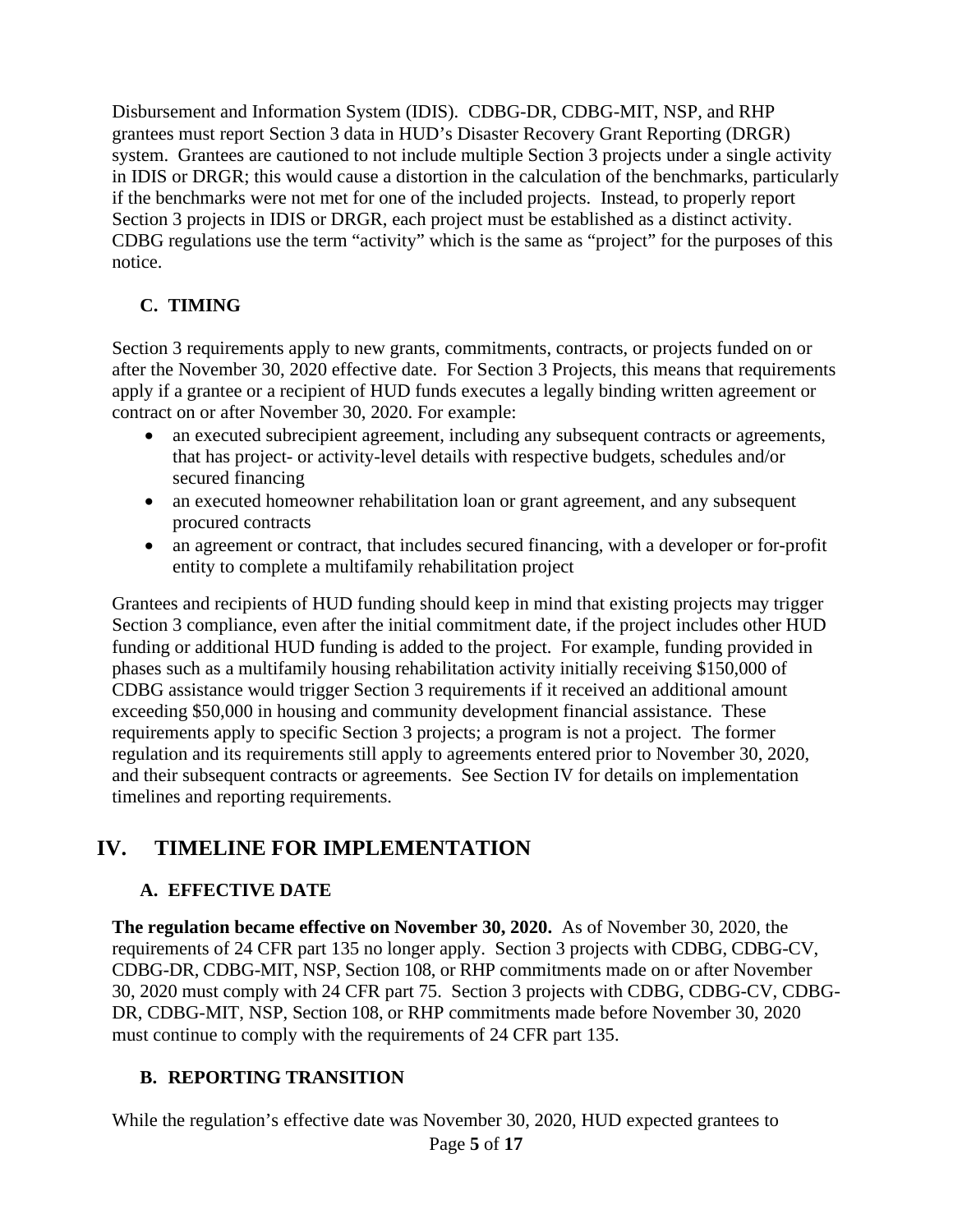transition to the updated 24 CFR part 75 requirements, revise their policies and procedures and systems to comply with the requirements, and make necessary changes in IDIS and DRGR by July 1, 2021. Therefore, HUD will not enforce compliance with the regulation's reporting requirements until July 1, 2021. Grantees are not required to report Section 3 data in IDIS or DRGR for any project to which CDBG, CDBG-CV, CDBG-DR, CDBG-MIT, NSP, Section 108, or RHP funds were committed before November 30, 2020, or any project that was completed before July 1, 2021. As described in the table below, grantees must keep all files associated with Section 3 projects with commitments made before November 30, 2020, or between November 30, 2020, and July 1, 2021, to demonstrate that the projects comply with the requirements of 24 CFR part 135 or part 75, depending on the commitment date.

| <b>Commitment</b><br>Date               | Before 11/30/2020                                                                                         | On or After 11/30/2020<br>but before $7/1/2021$                                                                                                                                                                                                                                                                                                                                                                              | On or After 7/1/2021                                                                                                                                     |
|-----------------------------------------|-----------------------------------------------------------------------------------------------------------|------------------------------------------------------------------------------------------------------------------------------------------------------------------------------------------------------------------------------------------------------------------------------------------------------------------------------------------------------------------------------------------------------------------------------|----------------------------------------------------------------------------------------------------------------------------------------------------------|
| <b>Applicable</b><br><b>Regulations</b> | 24 CFR part 135                                                                                           | 24 CFR part 75                                                                                                                                                                                                                                                                                                                                                                                                               | 24 CFR part 75                                                                                                                                           |
| <b>Reporting</b><br>Requirement         | Grantee must retain<br>documentation<br>demonstrating compliance<br>with interim rule in<br>project file. | Grantees must retain<br>documentation<br>demonstrating<br>compliance with Final<br>Rule in project file.<br>Grantee will report in<br><b>IDIS</b> or DRGR for open<br>activities starting July 1,<br>2021. If the IDIS or<br>DRGR activity was set<br>up prior to the system<br>update, grantees will<br>need to modify the IDIS<br>or DRGR activity to<br>generate the appropriate<br>Section 3 compliance<br>$screen(s)$ . | Grantee will report<br>compliance data in<br><b>IDIS</b> or DRGR<br>within the applicable.<br>reporting cycles<br>beginning on or after<br>July 1, 2021. |

## **V. LABOR HOURS**

The regulation introduces several new concepts and definitions to align the regulations more closely with the statutory priorities for hiring and contracting and with grantee current practices. The most significant change is the switch from tracking and reporting new hires and contracts to tracking and reporting labor hours. "Labor hours" means the number of paid hours worked by persons on a Section 3 project or by persons employed with funds that include public housing financial assistance (24 CFR 75.5). The Final Rule's focus on labor hours seeks to measure total actual employment and the proportion of the total employment performed by low- and very lowincome workers. In addition, the change to tracking labor hours captures continued and longterm employment. The focus on labor hours creates an incentive for employers to invest in and retain their newly hired workers.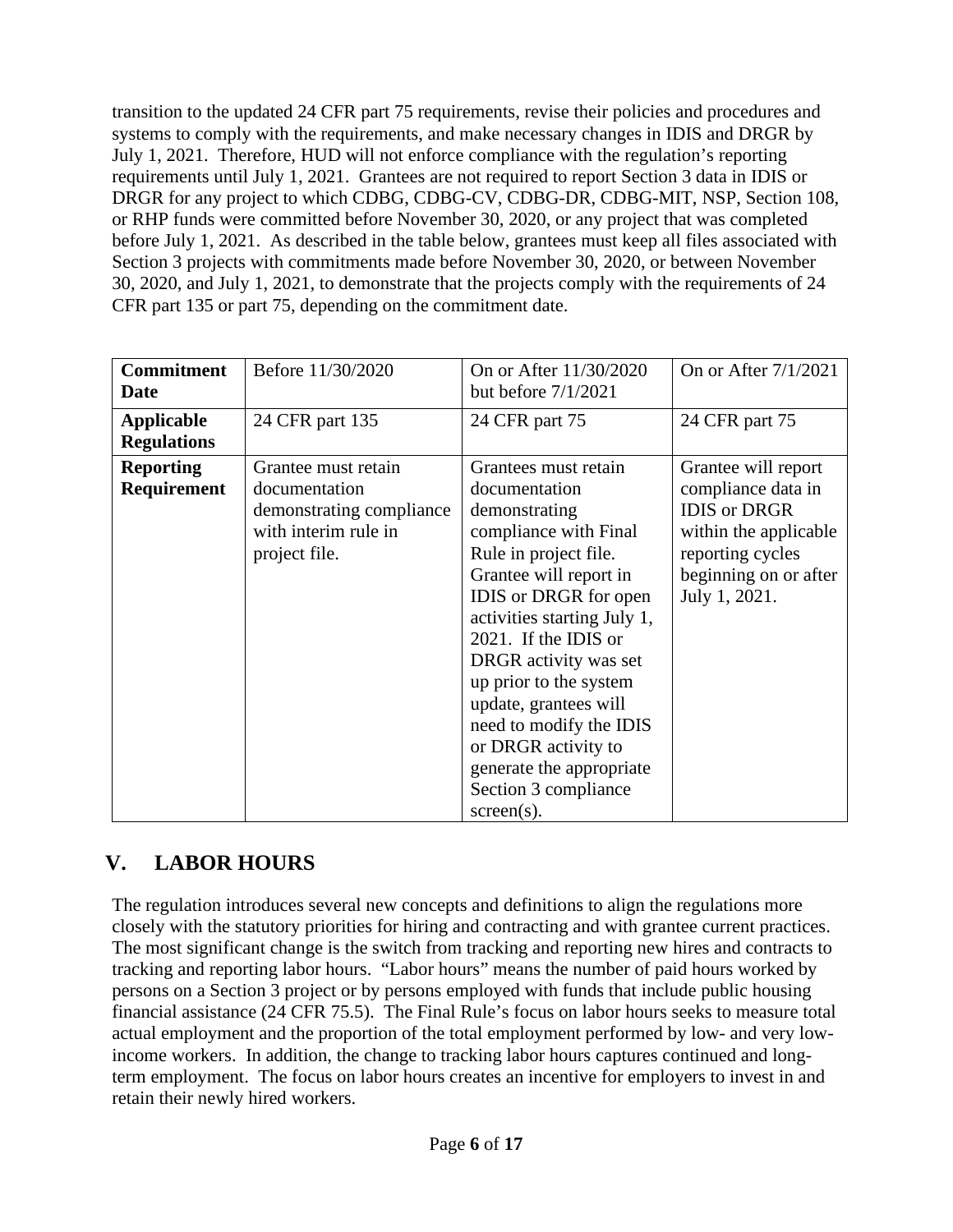24 CFR 75.25 requires grantees to report the total labor hours for three categories of workers on the project: all workers, Section 3 workers, and Targeted Section 3 workers. The definitions in 24 CFR 75.5 for a "Section 3 worker," "Targeted Section 3 worker," and "Section 3 business concern" simplify grantee reporting and better align with statutory priorities. Benchmarks that apply to each of these categories of workers will serve as safe harbors for compliance, as discussed in Section VI of this notice.

Pursuant to 24 CFR 75.27, grantees must include language applying Section 3 requirements in any agreement or contract for a Section 3 project and must require contractors and subcontractors to meet the regulation's requirements, regardless of whether their agreements or contracts include Section 3 language.

## **A. SECTION 3 WORKER**

The new definition of Section 3 worker, at 24 CFR 75.5, implements the statutory requirement that grantees ensure that job and contracting opportunities arising in connection with a HUDfunded housing rehabilitation, housing construction, or other public construction project are provided to Section 3 workers or Section 3 business concerns to the greatest extent feasible. In accordance with the regulation, a Section 3 worker is a worker who currently fits or when hired within the past five years fits at least one of the following categories:

- 1. Is a low- or very low-income worker that fell below HUD income limits for the previous or annualized calendar year. Low- and very-low-household income limits may be obtained from:<http://www.huduser.org/portal/datasets/il.html>
- 2. Is employed by a Section 3 business concern (defined in Section C).
- 3. Is a YouthBuild participant. YouthBuild is a community-based pre-apprenticeship program administered by the U.S. Department of Labor that provides job training and educational opportunities for at-risk youth ages 16-24 who have previously dropped out of high school.

Grantees may count Section 3 workers' labor hours for five years from when their status as a Section 3 worker is established, pursuant to 24 CFR 75.31. For purposes of reporting the labor hours for Section 3 workers, an employer may choose whether to define the workers as Section 3 workers for a five-year period at the time of the workers' hire, or when the workers are first certified as meeting the Section 3 worker definition. The five-year period for a worker cannot begin before November 30, 2020; therefore, Section 3 workers hired prior to November 30, 2020 may be certified for a five-year period beginning November 30, 2020.

Pursuant to 24 CFR 75.5, a prior arrest or conviction cannot negatively affect the status of a Section 3 worker. Furthermore, Section 3 workers are not exempt from meeting position qualification requirements nor do the regulations require the employment of an individual meeting the definition of a Section 3 worker.

A worker may qualify as a Section 3 worker through one of the following certifications, in accordance with 24 CFR 75.31:

1. A worker's self-certification that their income is below HUD's income limit from the prior calendar year.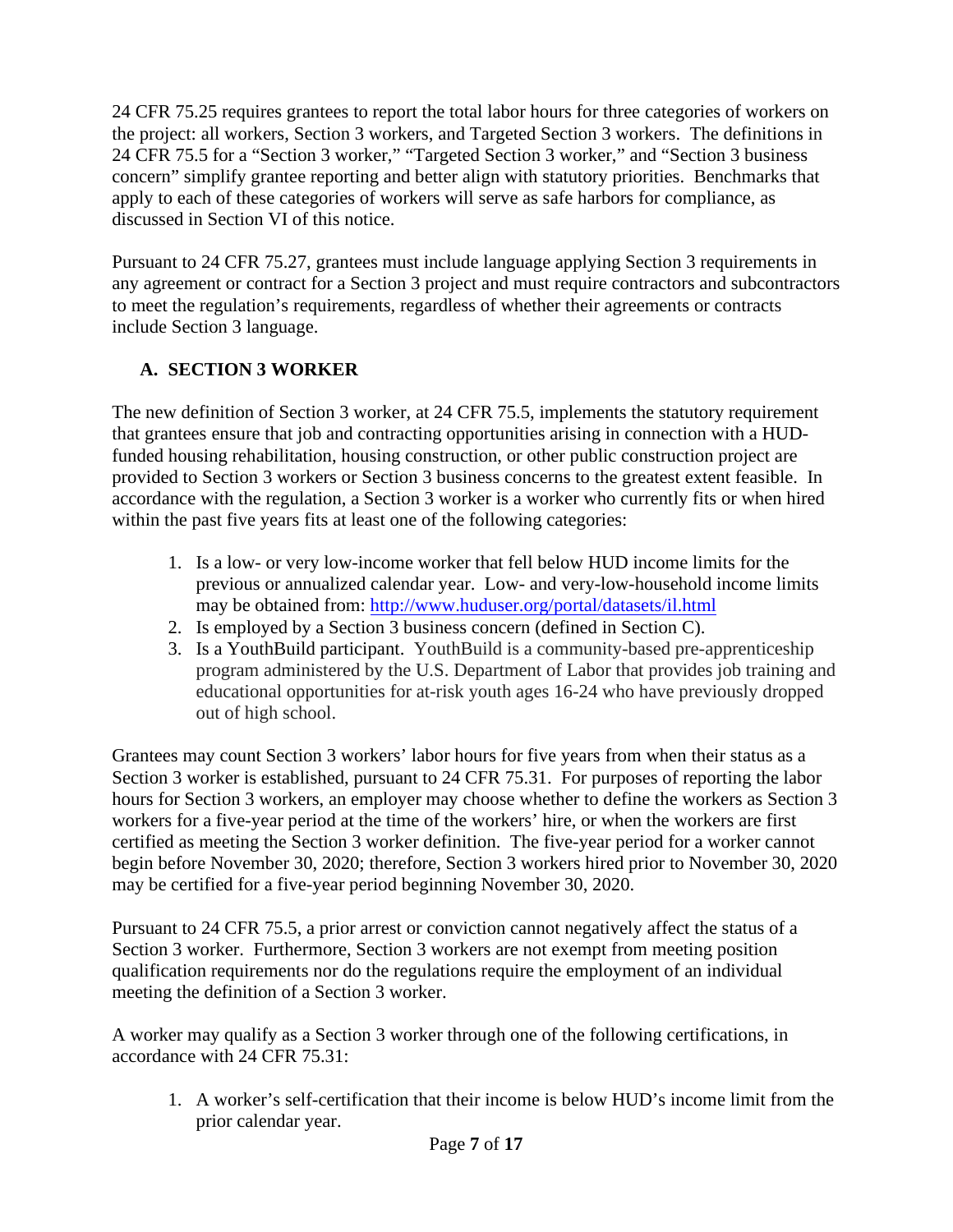- 2. A worker's self-certification of participation in a means-tested program such as public housing or Section 8-assisted housing.
- 3. Certification from a public housing authority (PHA), or an owner or property manager of project-based Section 8-assisted housing, or an administrator of tenantbased Section 8-assisted housing that the worker is a participant in one of their programs.
- 4. An employer's certification that a worker's income from that employer is below HUD's income limit when based on an employer's calculation of what the worker's wage rate would translate to if annualized on a full-time basis.
- 5. An employer's certification that the worker is employed by a Section 3 business concern.

Pursuant to 24 CFR 75.31, for a worker to qualify as a Section 3 worker, the grantee must maintain (or ensure that the subrecipient, contractor, or subcontractor that employs the worker maintains) one of the listed records above from the time the worker is certified as meeting the Section 3 worker definition for the five-year period or from the time of hire (if hired within the last five years). Pursuant to 24 CFR 75.31(c), the documentation described above must be maintained for the time period required for record retention in accordance with applicable program regulations or, in the absence of applicable program regulations, in accordance with 2 CFR part 200.

### **Special Case: Professional Services**

Professional service jobs are defined in 24 CFR 75.5 as "non-construction services that require an advanced degree or professional licensing, including, but not limited to, contracts for legal services, financial consulting, accounting services, environmental assessment, architectural services, and civil engineering services." These jobs are excluded from the reporting requirement for Section 3 and Targeted Section 3 workers because it is very difficult for grantees and contractors to recruit and hire eligible persons for these roles due to the higher wages/salaries earned for these types of jobs. Grantees should not include the labor hours worked for professional services jobs in the total labor hours worked on the project (pursuant to 24 CFR 75.25(a)(4)) and HUD did not consider such jobs when developing the benchmarks. However, if employees in professional services roles meet the definition of a Section 3 worker or Targeted Section 3 worker, grantees can report their labor hours in the applicable worker hour category. By structuring the requirements in this way, the regulation incentivizes grantees and contractors to hire Section 3 or Targeted Section 3 workers for professional services jobs without creating undue burden if qualified Section 3 workers are not available to fill these roles.

## **B. TARGETED SECTION 3 WORKER**

The Section 3 statute requires certain recipients to prioritize their efforts to direct employment and economic opportunities to specific groups of low- and very low-income individuals. The new definition of Targeted Section 3 worker reflects both statutory and policy priorities that HUD wishes to specifically track. Pursuant to 24 CFR 75.21, a Targeted Section 3 worker for housing and community development financial assistance is a worker who meets the definition of a Section 3 worker, plus one of the following: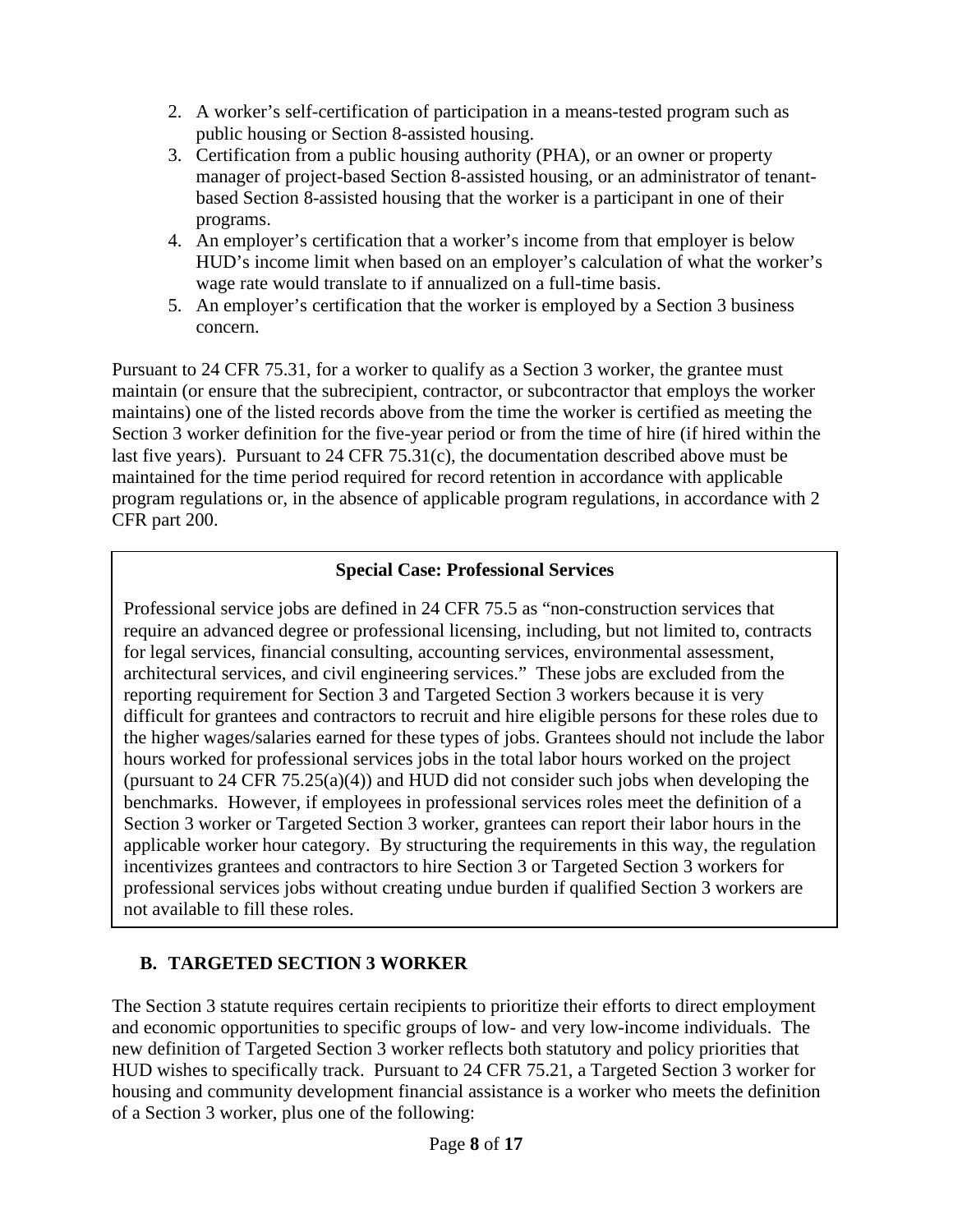- 1. A worker employed by a Section 3 business concern (defined below), or
- 2. A worker who currently fits or when hired fit at least one of the following categories, as documented within the past five years:
	- a. Living within the service area or the neighborhood of the project (defined below).
	- b. A YouthBuild participant.

The regulation defines the service area or the neighborhood of the project in 24 CFR 75.5 as "an area within one mile of the Section 3 project or, if fewer than 5,000 people live within one mile of a Section 3 project, within a circle centered on the Section 3 project that is sufficient to encompass a population of 5,000 people according to the most recent U.S. Census."

For a worker to qualify as a Targeted Section 3 worker under housing and community development assisted Section 3 projects (pursuant to 24 CFR 75 Subpart C), the grantee and/or its recipients must maintain source documentation that the worker meets the definition of a Section 3 worker and at least one of the following (per 24 CFR 75.31(b)(2)(ii)):

- 1. An employer's confirmation that a worker's residence is within one mile of the work site or, if fewer than 5,000 people live within one mile of a work site, within a circle centered on the work site that is sufficient to encompass a population of 5,000 people according to the most recent U.S. Census,
- 2. An employer's certification that the worker is employed by a Section 3 business concern, or
- 3. A worker's self-certification that the worker is a YouthBuild participant.

(HUD's Office of Policy Development and Research (PD&R) is coordinating the development of a webtool that will assist in determining employee eligibility under the Section 3 requirements. Using project site locations specified by the user, the tool will analyze surrounding geographies to verify that an individual employee's address aligns with the eligibility criteria outlined under the rule. PD&R anticipates releasing the tool in 2021.)

However, per 24 CFR 75.29, if a CDBG, CDBG-CV, CDBG-DR, CDBG-MIT, NSP, Section 108, or RHP-assisted Section 3 project receives also public housing financial assistance, the grantee may instead choose to follow the public housing definition of Targeted Section 3 worker at 24 CFR 75.11 to simplify project reporting.

Per 24 CFR 75.11, a Targeted Section 3 worker for public housing financial assistance means a Section 3 worker who is:

- 1. A worker employed by a Section 3 business concern, or
- 2. A worker who currently fits or when hired fit at least one of the following categories, as documented within the past five years:
	- a. A resident of public housing or Section 8-assisted housing.
	- b. A resident of other public housing projects or Section 8-assisted housing managed by the PHA that is providing the assistance.
	- c. A YouthBuild participant.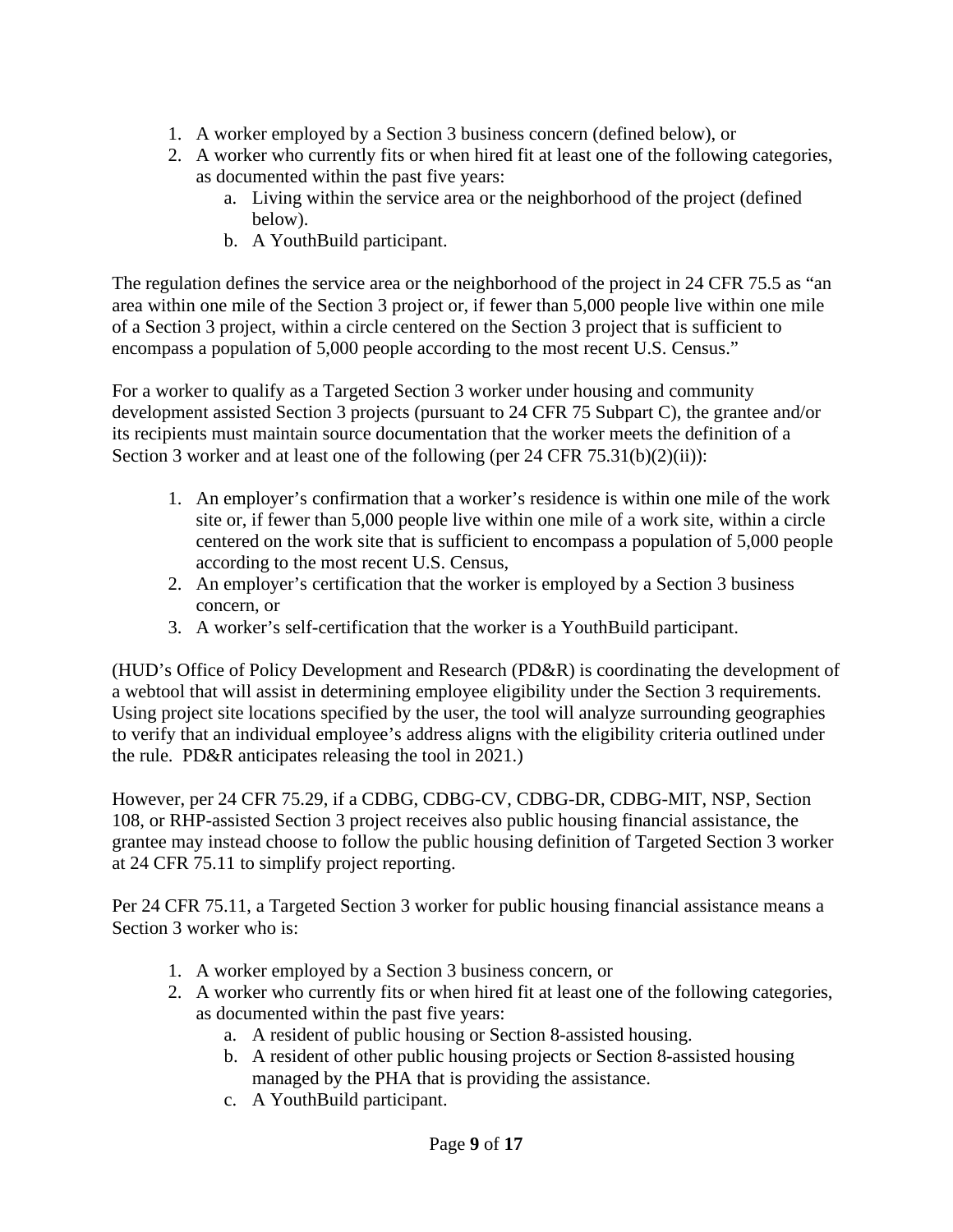For a worker to qualify as a Targeted Section 3 worker under the public housing financial assistance definition, the grantee and/or its recipients must maintain documentation that the worker meets at least one of the categories in the definition. Therefore, in addition to the documentation certifying that the worker meets the definitions of a Section 3 worker, a grantee and/or its recipients must maintain documentation for at least one of the following (per 24 CFR  $75.31(b)(2)(i)$ :

- 1. A worker's self-certification of participation in public housing or Section 8-assisted housing programs,
- 2. A certification from a PHA, or the owner or property manager of project-based Section 8-assisted housing, or the administrator of tenant-based Section 8-assisted housing that the worker is a participant in one of their programs,
- 3. An employer's certification that the worker is employed by a Section 3 business concern, or
- 4. A worker's self-certification that the worker is a YouthBuild participant.

In accordance with 24 CFR 75.29, for projects with multiple sources of funding, the recipients of both sources of funding shall report on the housing rehabilitation, housing construction, or other public construction project as a whole and shall identify the multiple associated recipients.

In all cases, as with a Section 3 worker, a prior arrest of conviction cannot negatively affect the status of a Targeted Section 3 worker (24 CFR 75.5). Additionally, grantees must certify that they are making efforts to prioritize training and opportunities for Targeted Section 3 workers (see Subsection D below).

## **C. SECTION 3 BUSINESS CONCERN**

The statute creates a contracting priority for businesses that provide economic opportunities for low- and very low-income workers. To implement this priority, the regulation includes labor hours worked by Section 3 business concern employees to count towards benchmarks for Section 3 workers and Targeted Section 3 workers. HUD also created a new Section 3 business concern definition that incorporates the change to labor hours and increases the threshold of work performed by a business by low- and very low-income workers. Grantees must certify that they are making efforts to prioritize contracting with Section 3 business concerns (see Subsection D below) and are responsible for verifying that businesses meet the definition of a Section 3 business concern.

A Section 3 business concern is defined in 24 CFR 75.5 as a business that meets at least one of the following criteria, documented within the last six-month period:

- 1. At least 51 percent owned and controlled by low- or very low-income persons,
- 2. More than 75 percent of the labor hours performed for the business over the previous 3-month period are performed by Section 3 workers, or
- 3. At least 51 percent owned and controlled by current residents of public housing or Section 8-assisted housing.

Additionally, pursuant to 24 CFR 75.5, the status of a Section 3 business concern shall not be negatively affected by a prior arrest or conviction of its owner(s) or employees. Furthermore,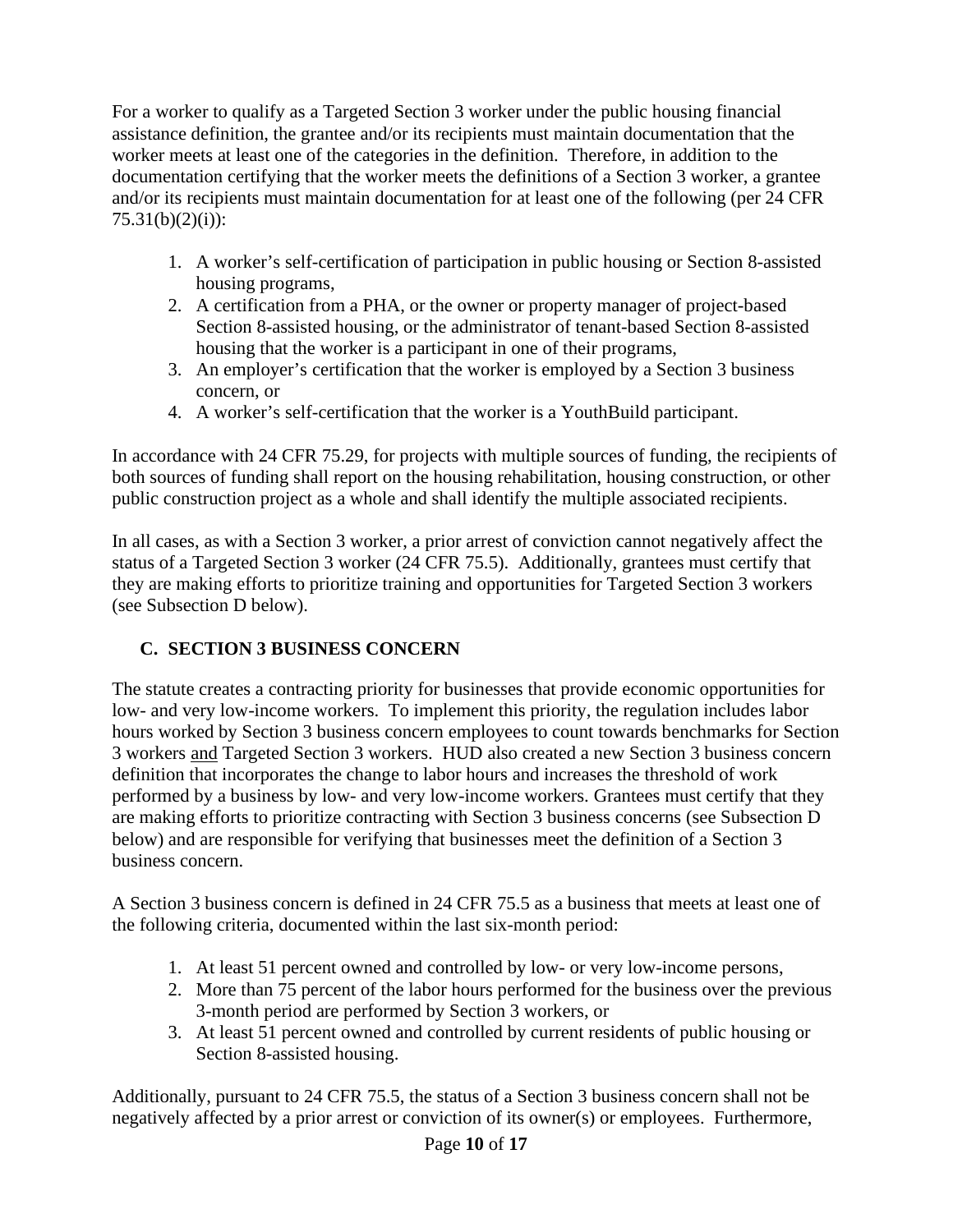Section 3 business concerns are not exempt from meeting contract specifications nor do the regulations require the contracting or subcontracting of a Section 3 business concern.

HUD's Section 3 Business Registry is a searchable online database of firms that have selfcertified that they meet one of the regulatory definitions of a Section 3 business concern. Agencies that receive HUD funds, developers, contractors, and others can use this registry to facilitate the award of certain HUD-funded contracts. While the Department maintains the Business Registry database, it has not verified the information submitted by the businesses and does not endorse the services they provide. Accordingly, grantees must verify that each business meets the definition of a Section 3 business concern before awarding contracts to any firm that has self-certified on this registry.

## **D. EMPLOYMENT, TRAINING, AND CONTRACTING PRIORITIZATION**

Pursuant to 24 CFR 75.19(a), grantees must, to the greatest extent feasible, ensure Section 3 workers within the metropolitan area (or nonmetropolitan county) in which the Section 3 project is located are provided with employment and training opportunities arising in connection with the project. Where feasible, a grantee and its recipients should give priority for opportunities and training to:

- 1. Section 3 workers residing within the service area or the neighborhood of the project, and
- 2. Participants in YouthBuild programs.

Pursuant to 24 CFR 75.19(b), grantees must, to the greatest extent feasible, ensure business concerns that provide economic opportunities to Section 3 workers residing within the metropolitan area (or nonmetropolitan county) in which the Section 3 projects are located are provided with contracts for work awarded in connection with Section 3 projects. Where feasible, a grantee and its recipients should give priority for contracting opportunities to:

- 1. Section 3 business concerns that provide economic opportunities to Section 3 workers residing within the service area or the neighborhood of the project, and
- 2. YouthBuild programs.

All employment and training opportunities, and contracting awards provided in accordance with 24 CFR 75.19 must be consistent with Federal, state, and local laws and regulations. Ultimately, in addition to meeting prescribed benchmarks, grantees and recipients will need to certify that they have followed the prioritization of effort in 24 CFR 75.19 to demonstrate compliance (see Section VI).

# **VI. DOCUMENTING COMPLIANCE**

Grantees must maintain or ensure that a subrecipient, contractor, or subcontractor maintains adequate records demonstrating Section 3 compliance. The regulation requires HUD to establish Section 3 benchmarks by publishing a notification, subject to public comment, in the *Federal Register* (see 24 CFR 75.23(b)). The notice must include proposed benchmarks and the methodology for determining the benchmarks. These benchmarks provide grantees a "safe harbor" by defining the percentage of labor hours worked by Section 3 workers and Targeted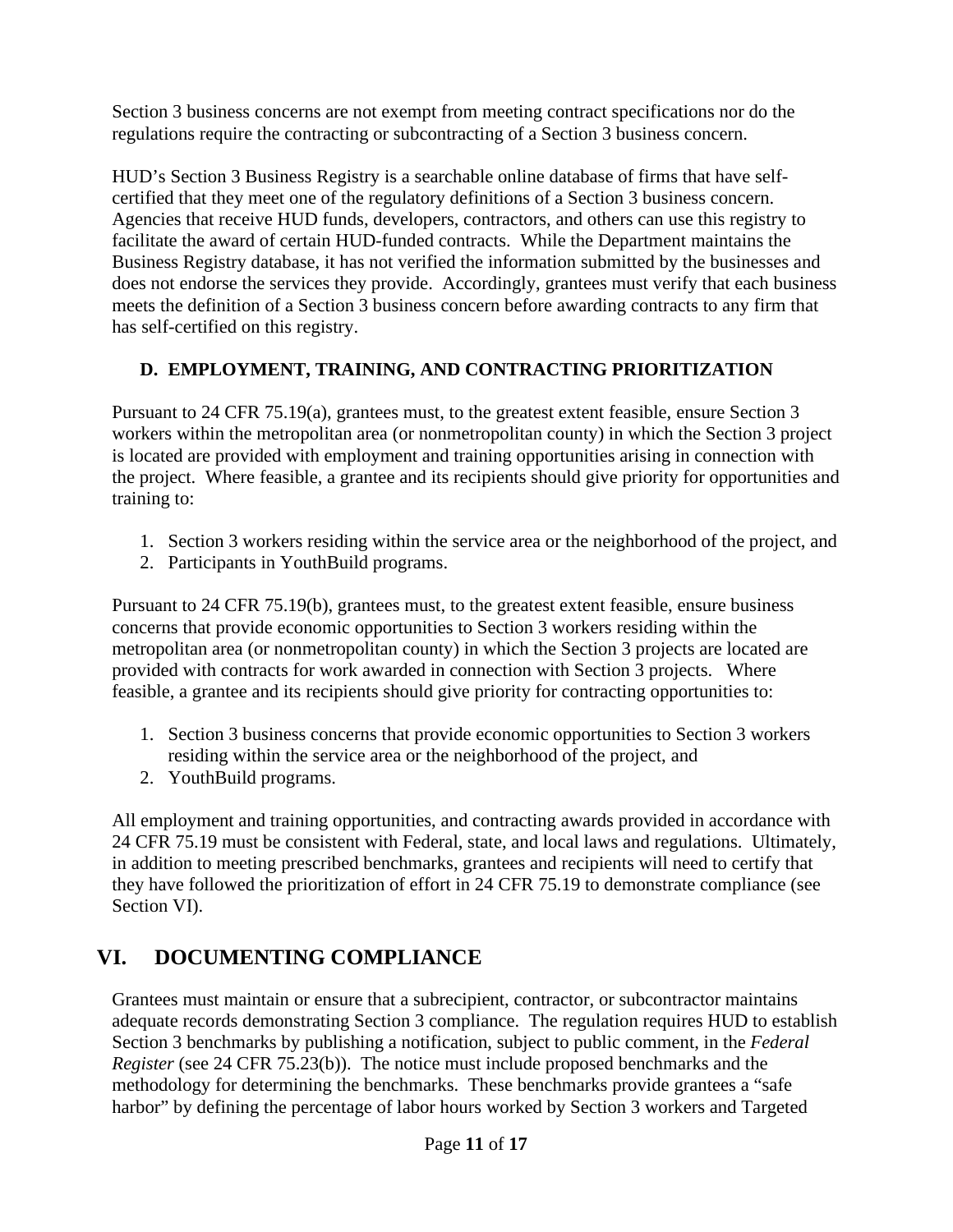Section 3 workers on a project to comply with Section 3 requirements.

HUD will consider the grantee to have complied with the requirements in the regulation, by meeting the safe harbor, in the absence of evidence to the contrary, if a grantee certifies to the prioritization of effort in 24 CFR 75.19 and meets or exceeds the applicable Section 3 benchmarks referenced in 24 CFR 75.23(b). This "Section 3 Safe Harbor" is codified at 24 CFR 75.23. If a grantee does not meet requirements of 24 CFR 75.23's Section 3 safe harbor, HUD will require additional qualitative reporting to demonstrate compliance with the regulation (see Subsection C below).

### **A. LABOR HOURS AND BENCHMARKS**

The regulation requires grantees to track and report the labor hours worked on Section 3 projects (see 24 CFR 75.25). In accordance with 24 CFR 75.23(b), HUD published the [Benchmark](https://www.govinfo.gov/content/pkg/FR-2020-09-29/pdf/2020-19183.pdf)  [Notice](https://www.govinfo.gov/content/pkg/FR-2020-09-29/pdf/2020-19183.pdf) to establish initial numeric goals, or benchmarks, to measure grantee compliance with the regulation. Publishing the numeric benchmarks in a separate notice from the regulation provides HUD with the flexibility to update the goals as needed. HUD plans to review and update the benchmarks at least once every three years through notice in the *Federal Register*.

In accordance with 24 CFR 75.25(a), grantees must report the following labor hours (including total hours worked by all contractors and subcontractors) for Section 3 projects:

- 1. The total number of labor hours worked by all workers,
- 2. The total number of labor hours worked by Section 3 workers, and
- 3. The total number of labor hours worked by Targeted Section 3 workers.

If the project does not require time and attendance reporting, grantees may report to HUD using a good faith assessment. Grantees can report their own labor hours or that of a subrecipient, contractor or subcontractor based on the employer's good faith assessment of the labor hours of a full-time or part-time employee, informed by the employer's existing salary or time and attendance-based payroll systems.

Per the Benchmark Notice, the current benchmarks that apply for a Section 3 project (assisted under HUD programs that provide housing and community development financial assistance where the amount of assistance to the project exceeds a threshold of \$200,000) are:

a. Benchmark 1: Twenty-five (25) percent or more of the total number of labor hours worked by all workers on a Section 3 project must be done by Section 3 workers

Section 3 Labor Hours/Total Labor Hours = 25%

and

b. Benchmark 2: Five (5) percent or more of the total number of labor hours worked by all workers on a Section 3 project must be done by Targeted Section 3 workers

Targeted Section 3 Labor Hours/Total Labor Hours = 5%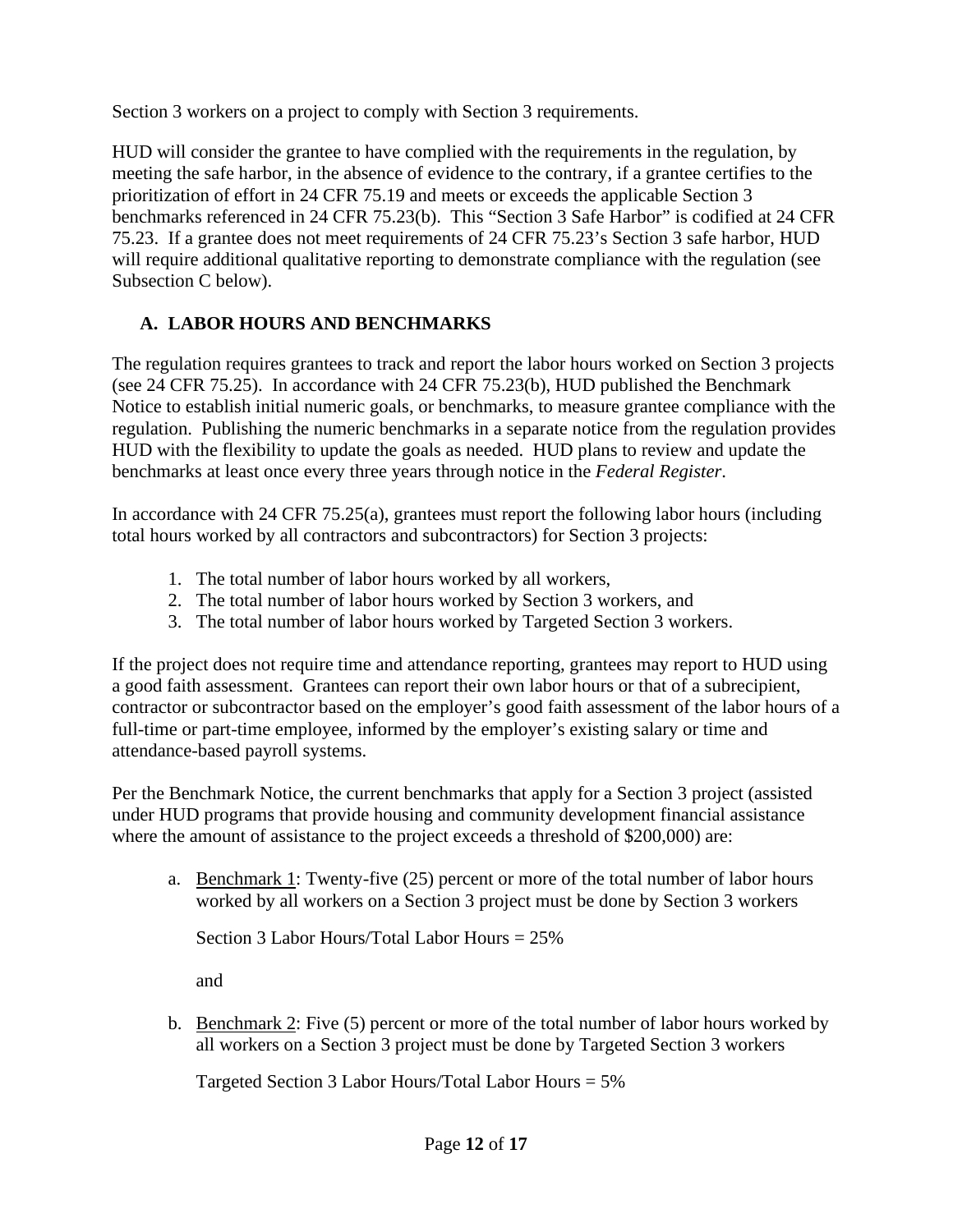### **Example**

Springfield commits \$300,000 of CDBG funds to ABC Developers to rehabilitate a multifamily rental building. By committing an amount above the \$200,000 threshold, the Section 3 requirements apply to this project. To comply with 24 CFR 75.25(a), Springfield must require ABC Developers to report the following accomplishments to Springfield within the applicable reporting cycles: (1) the total *Labor Hours*, (2) the total *Section 3 Labor Hours*, and (3) the total *Targeted Section 3 Labor Hours* on the Section 3 project.

Springfield is responsible for reporting labor hour data from all contractors and subcontractors hired by ABC Developers to rehabilitate the multifamily rental building. During the first quarter (July – September), ABC Developers reports to Springfield a total of 5,000 labor hours worked on the project. Of that total, 1,300 were worked by employees who self-certified as Section 3 workers. Additionally, 300 of those 1,300 hours were performed by workers who lived within a one-mile radius of the work site. Springfield has met the project-level Section 3 Benchmarks and reports the following data in DRGR at the next reporting cycle:

| Total Labor Hours              | 5,000 |     |
|--------------------------------|-------|-----|
| Section 3 Labor Hours          | 1,300 | 26% |
| Targeted Section 3 Labor Hours | 300   | 6%  |

As stated above, per 24 CFR 75.23, HUD will consider grantees to have complied with Section 3 benchmarks, in the absence of evidence to the contrary, if they certify to the prioritization of effort in 24 CFR 75.19 and meet or exceed the applicable Section 3 benchmarks. See Section C. below for details on how to report qualitative efforts if the benchmarks are not met.

### **B. REPORTING**

HUD will no longer require grantees to report Section 3 compliance data annually in the Section 3 Performance Evaluation and Reporting System (SPEARS) for Section 3 projects. HUD will decommission the previous reporting modules in SPEARS in 2021. The regulation requires each grantee to report on Section 3 compliance per the reporting requirements for each applicable program. Grantees will report project or activity level data in IDIS and DRGR. This also means that grantees will report Section 3 data for each applicable HUD program in IDIS and DRGR instead of into one SPEARS annual report that measures grantees efforts across all HUD programs. In instances where there are multiple funding sources, grantees must collect and report the same data across programs for consistency.

### **IDIS**

The Section 3 reporting data fields are available on the IDIS activity setup and accomplishment screens for CDBG, Section 108, and CDBG-CV activities and will be available in the Consolidated Annual Performance and Evaluation Report (CAPER). Beginning July 1, 2021, grantees must enter Section 3 applicability and data before they can mark a CDBG, Section 108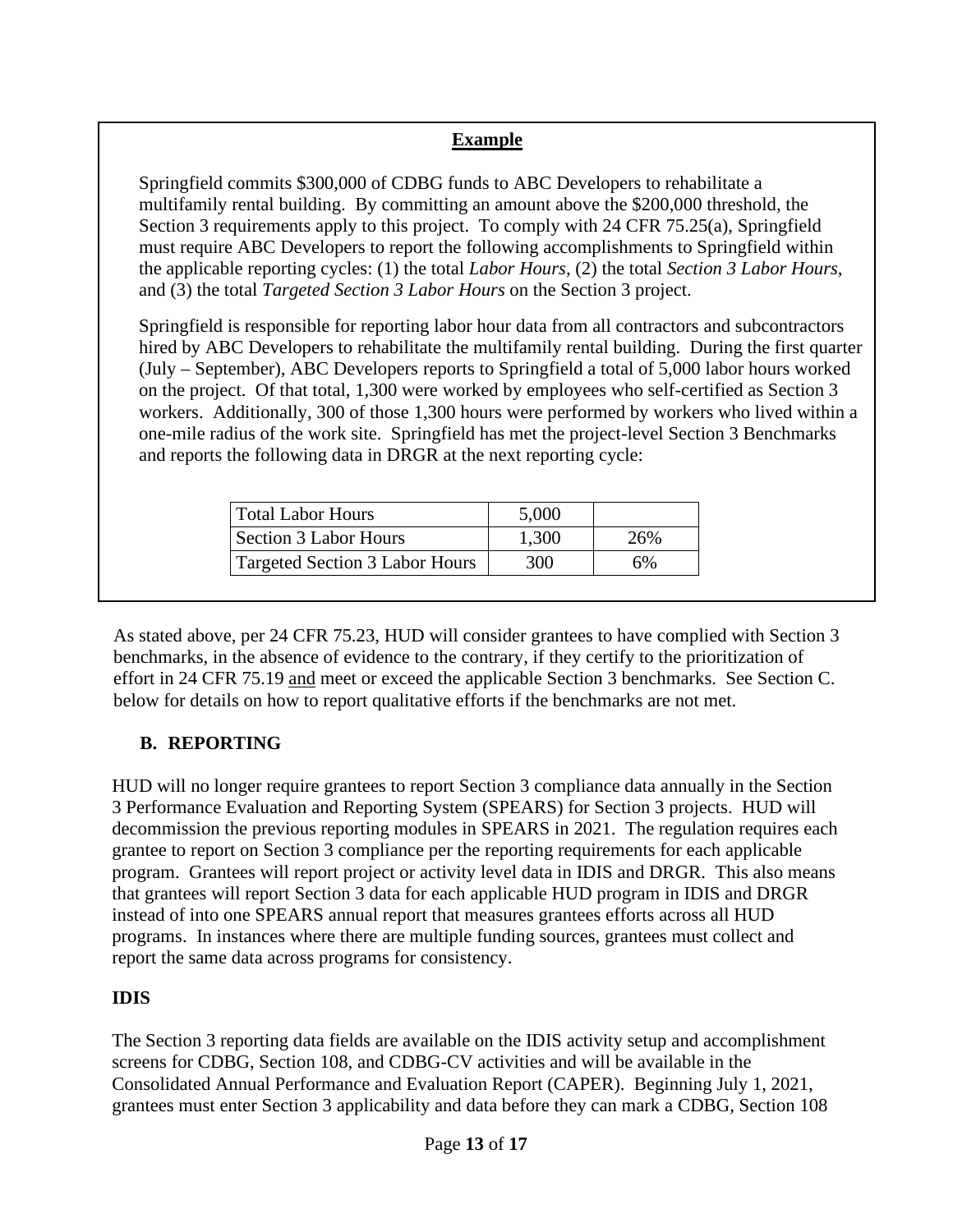or CDBG-CV rehabilitation or construction activity complete in IDIS. The data reported at the activity level in IDIS will be populated into the CAPER and a Section 3 MicroStrategy report (available through IDIS), eliminating the need for a separate annual Section 3 reporting system. When grantees submit their CAPER, they will fulfill the requirement for annual reporting. Grantees can also use the Section 3 MicroStrategy report to track compliance at the project level.

For CDBG, CDBG-CV, and Section 108 activities that are funded on or after November 30, 2020 and have "Open" status on or after July 1, 2021, the grantee must indicate whether the activity is subject to Section 3. Failure to indicate Section 3 applicability at activity set-up in IDIS may result in reporting noncompliance with Section 3 and program requirements in the future. If a grantee indicates that the activity is subject to Section 3 requirements, IDIS will generate Section 3 reporting fields on the activity accomplishments screen (CDBG Accomplishment Detail Page 1). The grantee shall report Section 3 labor hours (even it is 0) for every program year the activity remains open. The Section 3 reporting fields include total labor hours worked, Section 3 labor hours worked, and Targeted Section 3 labor hours worked. When a grantee enters labor hour data, IDIS will calculate the percentage of Section 3 labor hours worked and the percentage of Targeted Section 3 labor hours worked out of all labor hours worked. IDIS will also indicate whether the activity met the established benchmarks (25% Section 3 worker hours, 5% Targeted Section 3 worker hours).

| <b>Example</b>                   |     |            |                       |  |  |  |
|----------------------------------|-----|------------|-----------------------|--|--|--|
|                                  |     | Calculated | Safe Harbor Benchmark |  |  |  |
|                                  |     | Percentage | Met                   |  |  |  |
| <b>Total Labor Hours</b>         | 100 |            |                       |  |  |  |
| Section 3 Worker Hours           | 25  | 25%        | Yes                   |  |  |  |
| <b>Targeted Section 3 Worker</b> |     | 5%         | Yes                   |  |  |  |
| Hours                            |     |            |                       |  |  |  |

|                                  |     | Calculated<br>Percentage | Safe Harbor Benchmark<br>Met |
|----------------------------------|-----|--------------------------|------------------------------|
| <b>Total Labor Hours</b>         | 100 |                          |                              |
| Section 3 Worker Hours           | 20  | 20%                      | N <sub>0</sub>               |
| <b>Targeted Section 3 Worker</b> |     | 1%                       | No                           |
| Hours                            |     |                          |                              |

If the activity meets both benchmarks, HUD will consider the activity to be in full compliance with Section 3, in the absence of evidence to the contrary, and require no further reporting on that activity. If the activity does not meet one of the Section 3 benchmarks, IDIS will require further reporting on the qualitative efforts that the grantee made to try to reach the benchmarks (see Section C).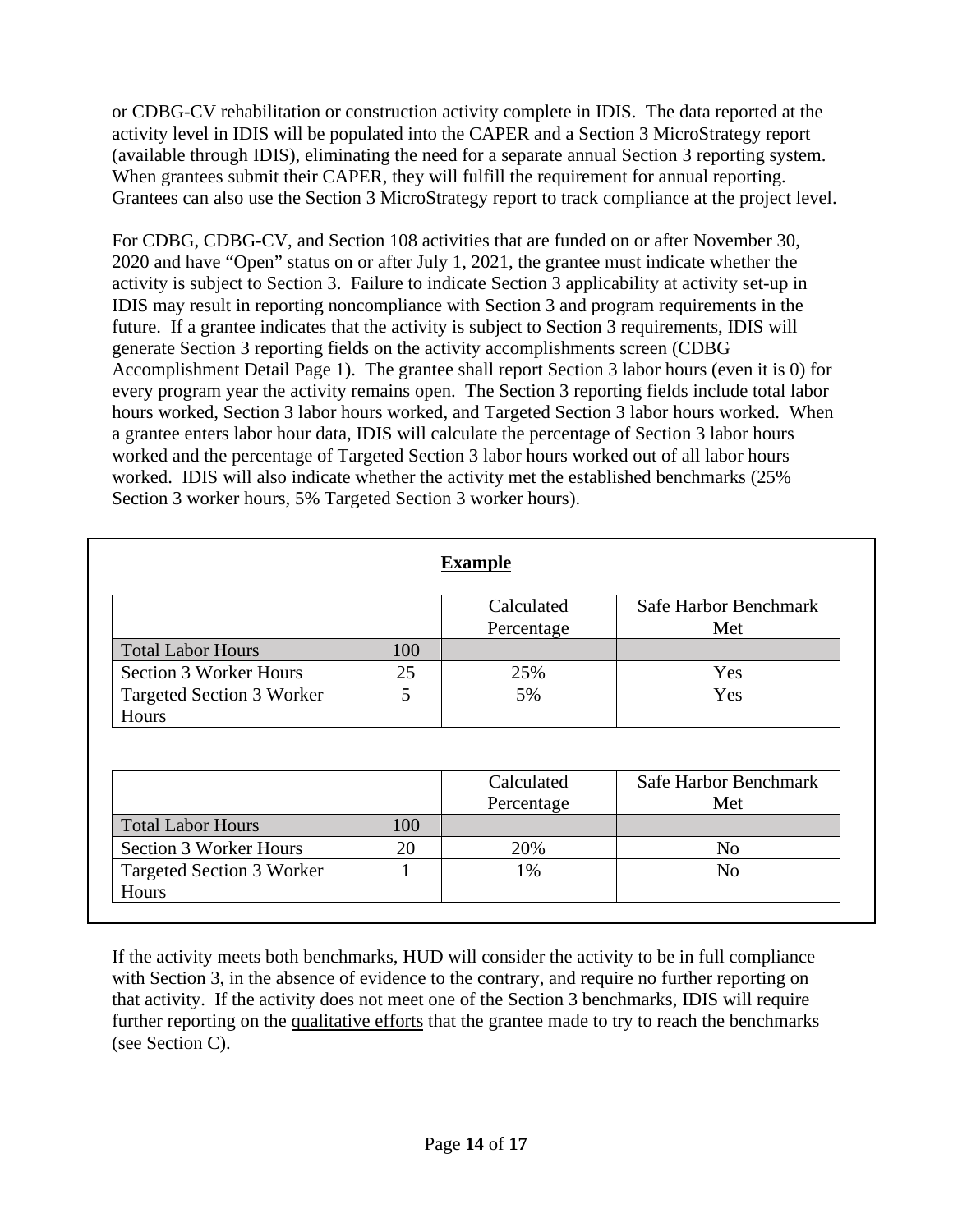### **DRGR**

The Section 3 reporting data fields for CDBG-DR, CDBG-MIT, NSP and RHP activities in DRGR are available to be entered as projected accomplishments when setting up activities with applicable Section 3 activity types in the DRGR Action Plan using the Activity 'Measures' tab. The Section 3 reporting fields in DRGR include the number of total labor hours, number of labor hours worked by Section 3 workers, and number of labor hours worked by Targeted Section 3 workers. Whether a grantee reports quarterly or annually in DRGR is determined by the grant's rules and requirements concerning reporting. Generally, RHP grantees report in DRGR annually while CDBG-DR, CDBG-MIT, and NSP grantees report quarterly. Grantees should continue to follow these required reporting cycles for Section 3 activities.

Beginning July 1, 2021, if an activity type is selected in the DRGR Action Plan where Section 3 compliance is required, grantees will have the option to propose accomplishments for each Section 3 performance measure where appropriate. In instances where projections are unavailable at the time of activity type selection, a grantee may enter "0" as a placeholder until projections are available for entry. Grantees must also indicate that the activity is subject to Section 3 requirements by selecting the "Subject to Section 3 Requirements" field under the DRGR Action Plan – Activity 'Details' tab*.* Grantees shall report actual Section 3 labor hours worked (even if it is 0 hours) for each reporting cycle the activity remains open in the DRGR Performance Report. To report actuals on these proposed Section 3 accomplishments, a grantee must access the DRGR Performance Report Activity 'Measures' tab to enter actual accomplishments in the Performance Report. Grantees can review proposed measures entered in the DRGR Action Plan for each applicable Section 3 activity in the Performance Report when entering actual accomplishments as a tool for grantees to track benchmark requirements and Section 3 compliance. The data reported at the activity level in the DRGR Action Plan and DRGR Performance Report will be populated on those applicable system screens and in a Section 3 MicroStrategy report (available through the DRGR Reports Module as another option to track compliance), eliminating the need for a separate annual Section 3 reporting system.

#### **C. QUALITATIVE EFFORTS**

If an activity does not meet the benchmarks, but the grantee can provide evidence that it has made qualitative efforts to provide low- and very low-income persons with employment and training opportunities, then HUD will consider the grantee compliant with Section 3, absent evidence to the contrary (i.e., evidence or findings obtained from a Section 3 compliance review).

#### **IDIS**

The Section 3 regulations at 24 CFR 75.25 provide a list of qualitative efforts that demonstrate what HUD considers to be efforts to comply with the Section 3 benchmarks. If a grantee did not meet benchmarks for a CDBG, Section 108, or CDBG-CV activity, IDIS will display a checklist of the qualitative efforts from 24 CFR 75.25 on the activity accomplishment screen (CDBG Accomplishment Detail Page 1). The grantee must select at least one option from the list that best describes their efforts, and/or describe their efforts in a box labeled "other" to proceed to the next activity completion screen. Grantees and/or its recipients must also maintain records in their project files to document the efforts reported in IDIS.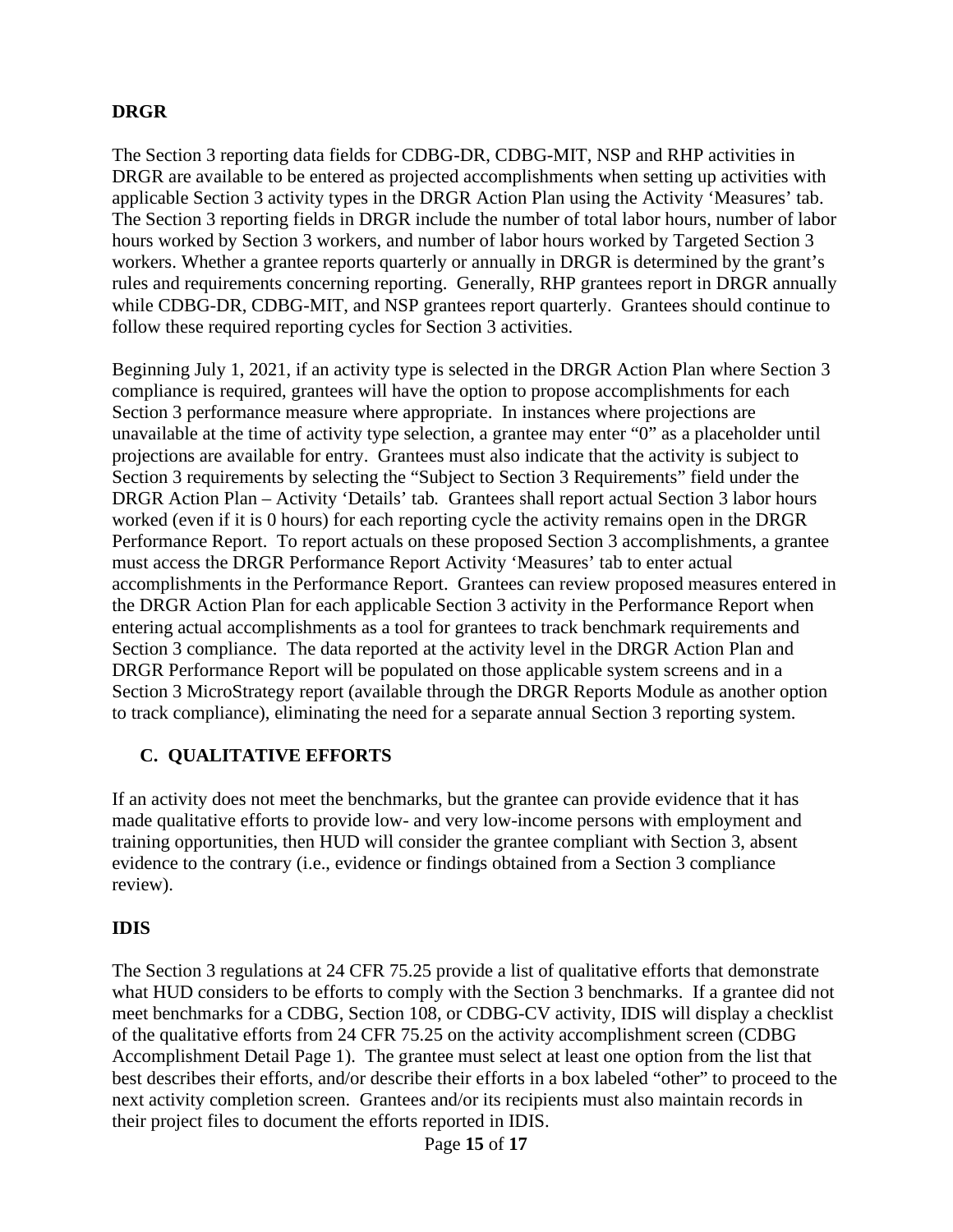The checklist displayed in IDIS for qualitative efforts includes the following options:

- Outreach efforts to generate job applicants who are Public Housing Targeted Workers.
- Outreach efforts to generate job applicants who are Other Funding Targeted Workers.
- Direct, on-the job training (including apprenticeships).
- Indirect training such as arranging for, contracting for, or paying tuition for, off-site training.
- Technical training such as arranging for, contracting for, or paying tuition for, off-site training.
- Outreach efforts to identify and secure bids from Section 3 business concerns.
- Technical assistance to help Section 3 business concerns understand and bid on contracts.
- Division of contracts into smaller jobs to facilitate participation by Section 3 business concerns.
- Provided or connected residents with assistance in seeking employment, including drafting resumes, preparing for interviews, finding job opportunities, connecting residents to job placement services.
- Held one or more job fairs.
- Provided or connected residents with supportive services that can provide direct services or referrals.
- Provided or connected residents with supportive services that provide one or more of the following: work readiness health screenings, interview clothing, uniforms, test fees, transportation.
- Assisted residents with finding childcare.
- Assisted residents to apply for/or attend community college or a four-year educational institution.
- Assisted residents to apply for or attend vocational/technical training.
- Assisted residents to obtain financial literacy training and/or coaching.
- Bonding assistance, guaranties, or other efforts to support viable bids from Section 3 business concerns.
- Provided or connected residents with training on computer use or online technologies.
- Other. Specify:

IDIS provides an empty text box next to "Other" to give grantees the option of entering a description about efforts taken that are not included in the list of qualitative efforts provided. Examples of qualitative efforts not included in the checklist displayed in IDIS are:

- Provided technical assistance to help Section 3 workers compete for jobs (e.g., resume assistance, coaching).
- Promoted the use of a business registry designed to create opportunities for disadvantaged and small business.
- Outreach, engagement, or referrals with the state one-stop system as defined in Section 121(e)(2) of the Workforce Innovation and Opportunity Act.